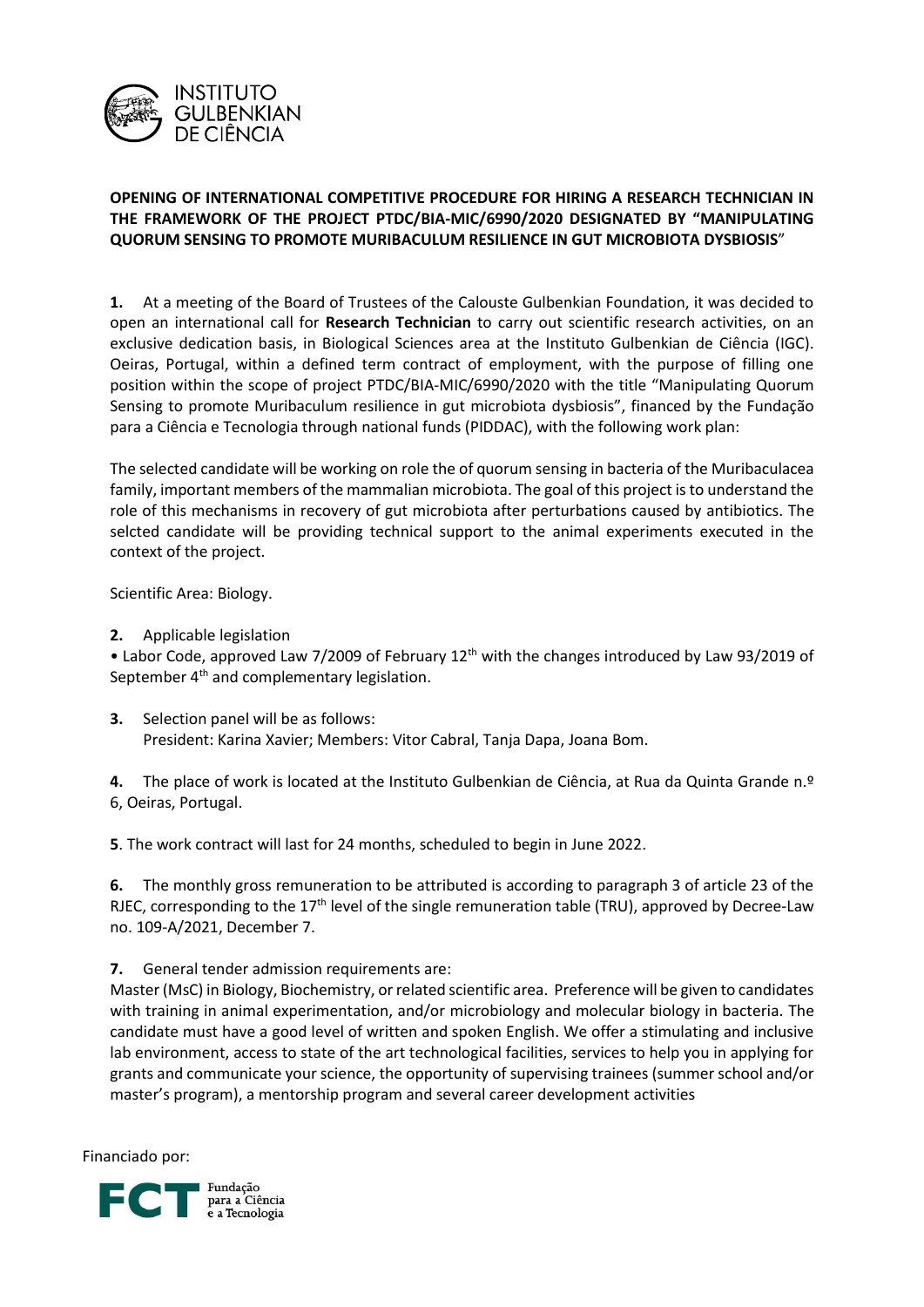

**8**. Evaluation criteria: Applications will be evaluated according to the Curriculum vitae (50%) and the motivation letter (30%). The top 3 candidates will be interviewed (20%).

**9.** The deliberation is done through the nominal vote of the Jury according to eligibility and selection procedures. No abstention is allowed. The final classification system for candidates is expressed on a scale of 0-100.

**10.** Minutes of the panel meeting should be drawn up to include a summary of all occurrences of the said meeting, as well as all votes cast by the members with the respective justification together with an ordered list of approved candidates with their respective classification. These minutes should be made available to candidates whenever requested.

**11.** The final decision of the jury should be validated by the institutional leader who also decides on the recruitment.

**12.** Application formalization:

**12.1.** A written request should be addressed to the Director of the Instituto Gulbenkian de Ciência with the subject **"BIA-MIC\_Call for Master"** and sent to the emai[l jamaro@igc.gulbenkian.pt.](mailto:jamaro@igc.gulbenkian.pt)This must include the following information concerning the applicant: announcement identification, full name, number and date of validity of the Identity Card or passport, tax identification number, date and place of birth, contact address, including e-mail address and telephone contact.

**12.2.** Applications should include support documents (single pdf file named **"CandidateName\_BIA-MIC\_MsC"**) and proof of the conditions laid down in above points for admission to this call, mainly:

a) Letter of Motivation

b) Copy of certificate or Master diploma referring its conclusion date

c) Detailed curriculum vitae, structured in accordance with above items and a brief description of the most relevant scientific activities

d) Two reference contacts

e) Other documents relevant to the evaluation of qualifications in the related scientific area

All candidates (taxpayers in Portugal) are required to present evidence of the fulfillment of their individual obligations towards the Portuguese Tax Authority and Social Security. Failure to comply with this requirement will be considered as a criterion for exclusion from the recruitment process.

**12.3.** The deadline for the applications submission of this announcement, is from 08/04/2022 until 02/05/2022.

**13.** All candidates who formalize their application incorrectly or who fail to provide the requirements imposed by this tender are excluded from admission. In case of doubt, the panel is entitled to request further documentation to support candidate statements.

**14.** False statements by candidates shall be punished by the law.

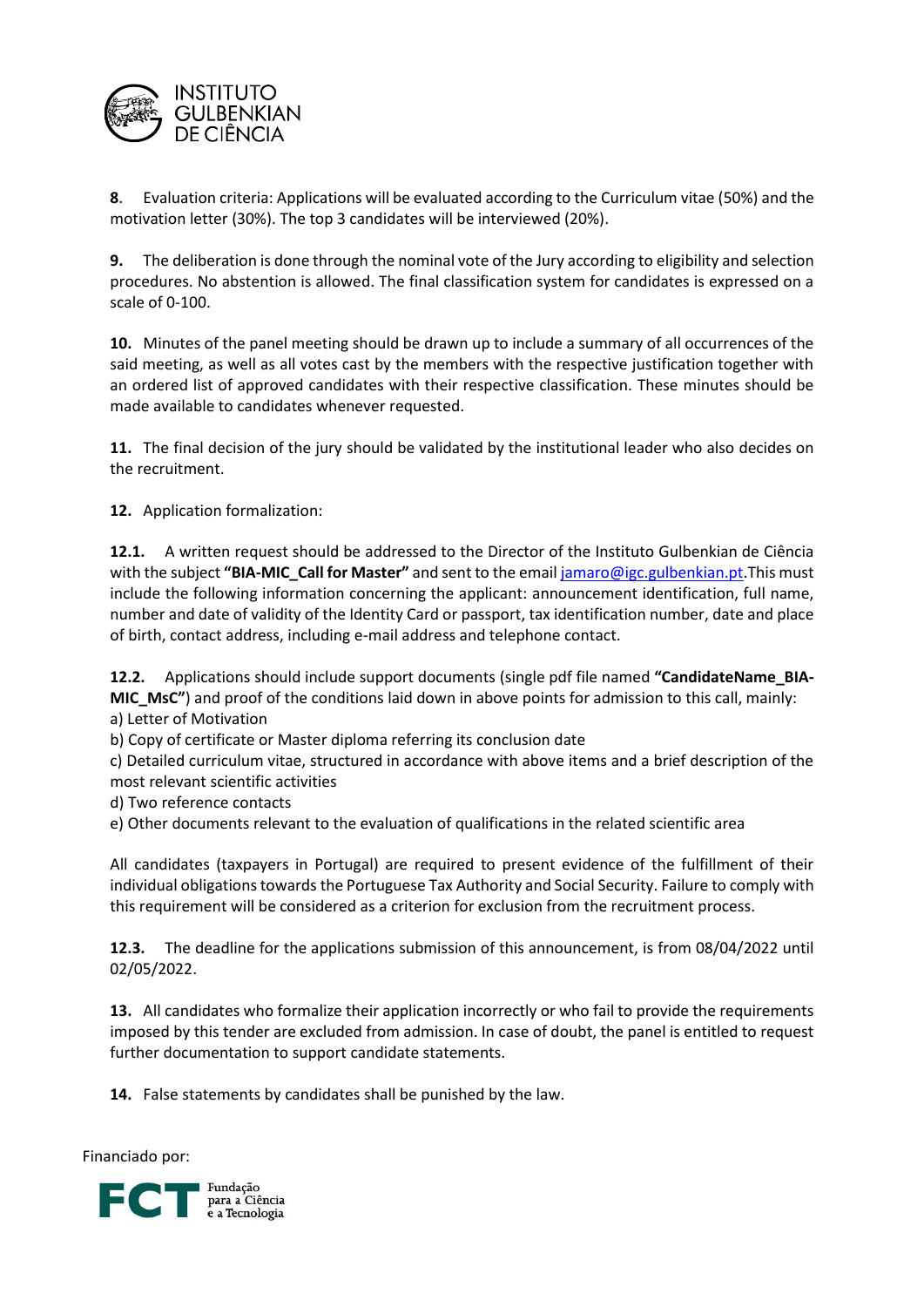

**15.** The list of admitted and excluded candidates as well as the final classification list will be published on the Instituto Gulbenkian de Ciência internet sit[e http://www.igc.gulbenkian.pt](http://www.igc.gulbenkian.pt/). The candidates will be notified by e-mail with receipt of delivery of the notification.

**16**. The final decisions of the panel are pronounced within 90 days from the deadline of the submission of the applications. After notification, candidates have 10 working days to respond.

**17.** This tender is exclusively destined to fill this specific vacancy and can be terminated at any time until the approval of the final candidate list, expiring with the respective occupation of the said vacancy.

**18.** The contract of employment of defined termination resulting from this vacancy, will expire due to the supervening, absolute and definitive impossibility of being given continuity if its respective funding is terminated without prejudice to the communication of its termination to the worker, in accordance with the provisions of article 344 of the Labor Code.

**19**. Non-discrimination and equal access policy:

The Instituto Gulbenkian de Ciencia of the Calouste Gulbenkian Foundation actively promotes a nondiscrimination and equal access policy, wherefore no candidate can be privileged, benefitted, impaired or deprived of any rights whatsoever, or be exempt of any duties based on ancestry, age, sex, sexual preference, marital status, family and economic conditions, education, origin or social conditions, genetic heritage, reduced work capacity, disability, chronic illness, nationality, ethnic origin or race, origin territory, language, religion, political or ideological convictions and union membership.

**20.** Privacy Policy:

The Calouste Gulbenkian Foundation is the controller responsible for the processing of Personal Data in accordance with Regulation (EU) 2016/679 (General Regulation on Data Protection).

The personal data processed in the scope of this tender procedure is processed within the framework of said tender procedure only and will be processed by the Calouste Gulbenkian Foundation with the purpose of verifying the fulfillment, by the candidates, of the assumptions established in the applicable legislation for their contracting. Opposition to the processing of the data by the candidates will make it impossible to accept the application and, therefore, to analyze and evaluate it.

The personal data of the Data Subject, if it be indispensable for the fulfillment of the obligations of Calouste Gulbenkian Foundation, may be conveyed to third parties, namely the Financing Entities identified in this announcement.

The data shall be retained for a period of five years pursuant to Article 32 (1) of the Labor Code. The Data Subject is entitled to oppose the collection and processing of data, has the right to verification, the right to rectification, the right to deletion, and the right to restriction of processing of the data collected. However, the exercise of such rights may be excluded when the personal data is used to protect public interest, namely in the detection and prevention of crimes or when subject to professional rules of confidentiality.